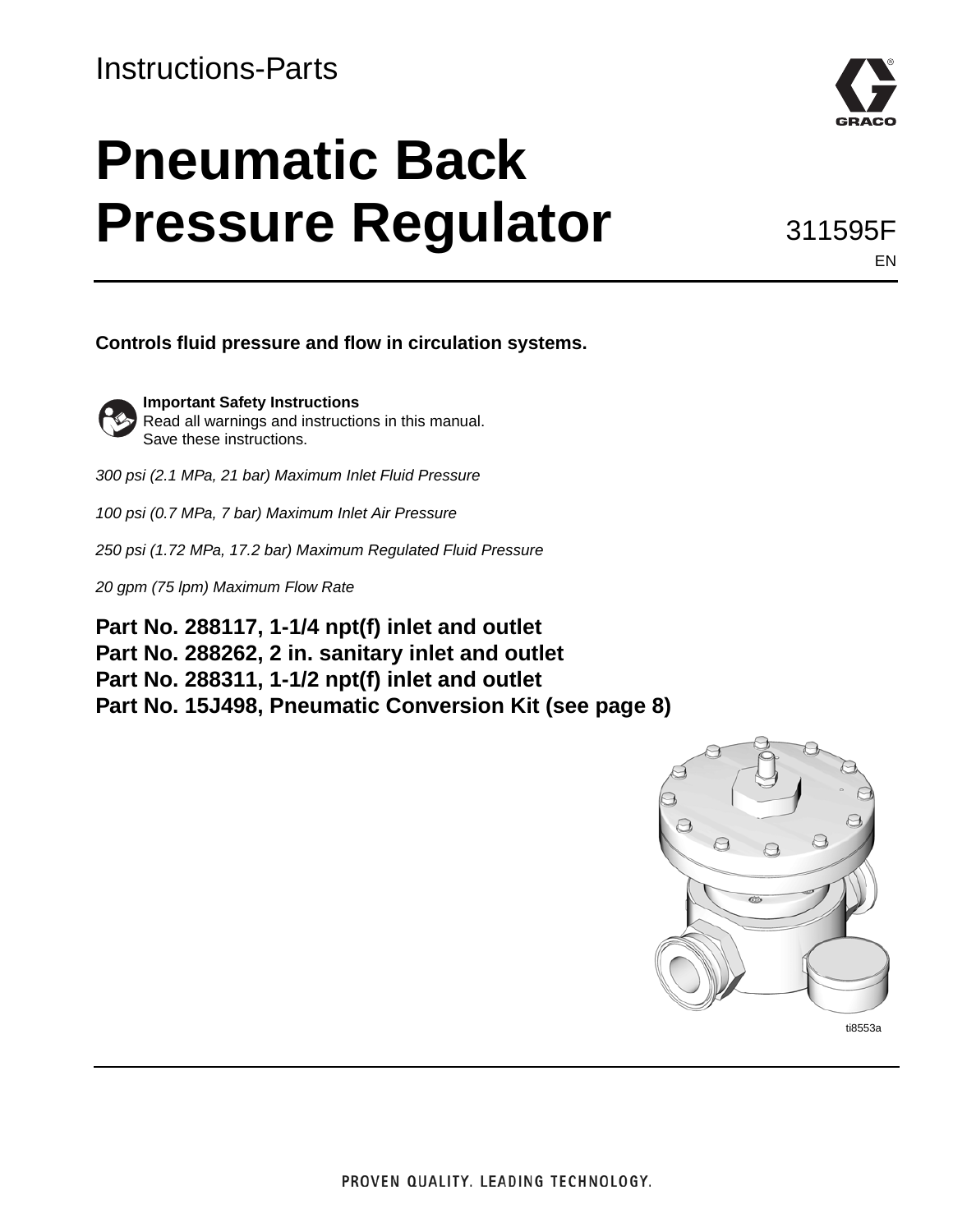## **Warnings**

The following warnings are for the setup, use, grounding, maintenance, and repair of this equipment. The exclamation point symbol alerts you to a general warning and the hazard symbol refers to procedure-specific risk. Refer back to these warnings. Additional, product-specific warnings may be found throughout the body of this manual where applicable.

| <b>1 WARNING</b>                                                                                                                                                                                                                                                                                                                                                                                                                                                                                                                                                                                                                                                                                                                                                                                                                                                                                                                                                                                                                                                                                                                                                                                                                                                            |  |  |  |
|-----------------------------------------------------------------------------------------------------------------------------------------------------------------------------------------------------------------------------------------------------------------------------------------------------------------------------------------------------------------------------------------------------------------------------------------------------------------------------------------------------------------------------------------------------------------------------------------------------------------------------------------------------------------------------------------------------------------------------------------------------------------------------------------------------------------------------------------------------------------------------------------------------------------------------------------------------------------------------------------------------------------------------------------------------------------------------------------------------------------------------------------------------------------------------------------------------------------------------------------------------------------------------|--|--|--|
| <b>EQUIPMENT MISUSE HAZARD</b><br>Misuse can cause death or serious injury.<br>Do not operate the unit when fatigued or under the influence of drugs or alcohol.<br>$\bullet$<br>Do not exceed the maximum working pressure or temperature rating of the lowest rated system<br>$\bullet$<br>component. See Technical Data in all equipment manuals.<br>Use fluids and solvents that are compatible with equipment wetted parts. See Technical Data in all<br>$\bullet$<br>equipment manuals. Read fluid and solvent manufacturer's warnings. For complete information<br>about your material, request MSDS forms from distributor or retailer.<br>Check equipment daily. Repair or replace worn or damaged parts immediately with genuine manu-<br>$\bullet$<br>facturer's replacement parts only.<br>Do not alter or modify equipment.<br>$\bullet$<br>Use equipment only for its intended purpose. Call your distributor for information.<br>$\bullet$<br>Route hoses and cables away from traffic areas, sharp edges, moving parts, and hot surfaces.<br>٠<br>Do not kink or over bend hoses or use hoses to pull equipment.<br>$\bullet$<br>Keep children and animals away from work area.<br>$\bullet$<br>Comply with all applicable safety regulations.<br>$\bullet$ |  |  |  |
| PRESSURIZED EQUIPMENT HAZARD<br>Fluid from the gun/dispense valve, leaks, or ruptured components can splash in the eyes or on skin and<br>cause serious injury.<br>Follow Pressure Relief Procedure in this manual, when you stop spraying and before cleaning,<br>$\bullet$<br>checking, or servicing equipment.<br>Tighten all fluid connections before operating the equipment.<br>$\bullet$<br>Check hoses, tubes, and couplings daily. Replace worn or damaged parts immediately.<br>$\bullet$                                                                                                                                                                                                                                                                                                                                                                                                                                                                                                                                                                                                                                                                                                                                                                         |  |  |  |
| <b>TOXIC FLUID OR FUMES HAZARD</b><br>Toxic fluids or fumes can cause serious injury or death if splashed in the eyes or on skin, inhaled, or<br>swallowed.<br>Read MSDS's to know the specific hazards of the fluids you are using.<br>$\bullet$<br>Store hazardous fluid in approved containers, and dispose of it according to applicable guidelines.<br>$\bullet$<br>Always wear impervious gloves when spraying or cleaning equipment.<br>$\bullet$                                                                                                                                                                                                                                                                                                                                                                                                                                                                                                                                                                                                                                                                                                                                                                                                                    |  |  |  |
| PERSONAL PROTECTIVE EQUIPMENT<br>You must wear appropriate protective equipment when operating, servicing, or when in the operating<br>area of the equipment to help protect you from serious injury, including eye injury, inhalation of toxic<br>fumes, burns, and hearing loss. This equipment includes but is not limited to:<br>Protective eyewear<br>$\bullet$<br>Clothing and respirator as recommended by the fluid and solvent manufacturer<br>$\bullet$<br>Gloves<br>$\bullet$<br>Hearing protection<br>$\bullet$                                                                                                                                                                                                                                                                                                                                                                                                                                                                                                                                                                                                                                                                                                                                                 |  |  |  |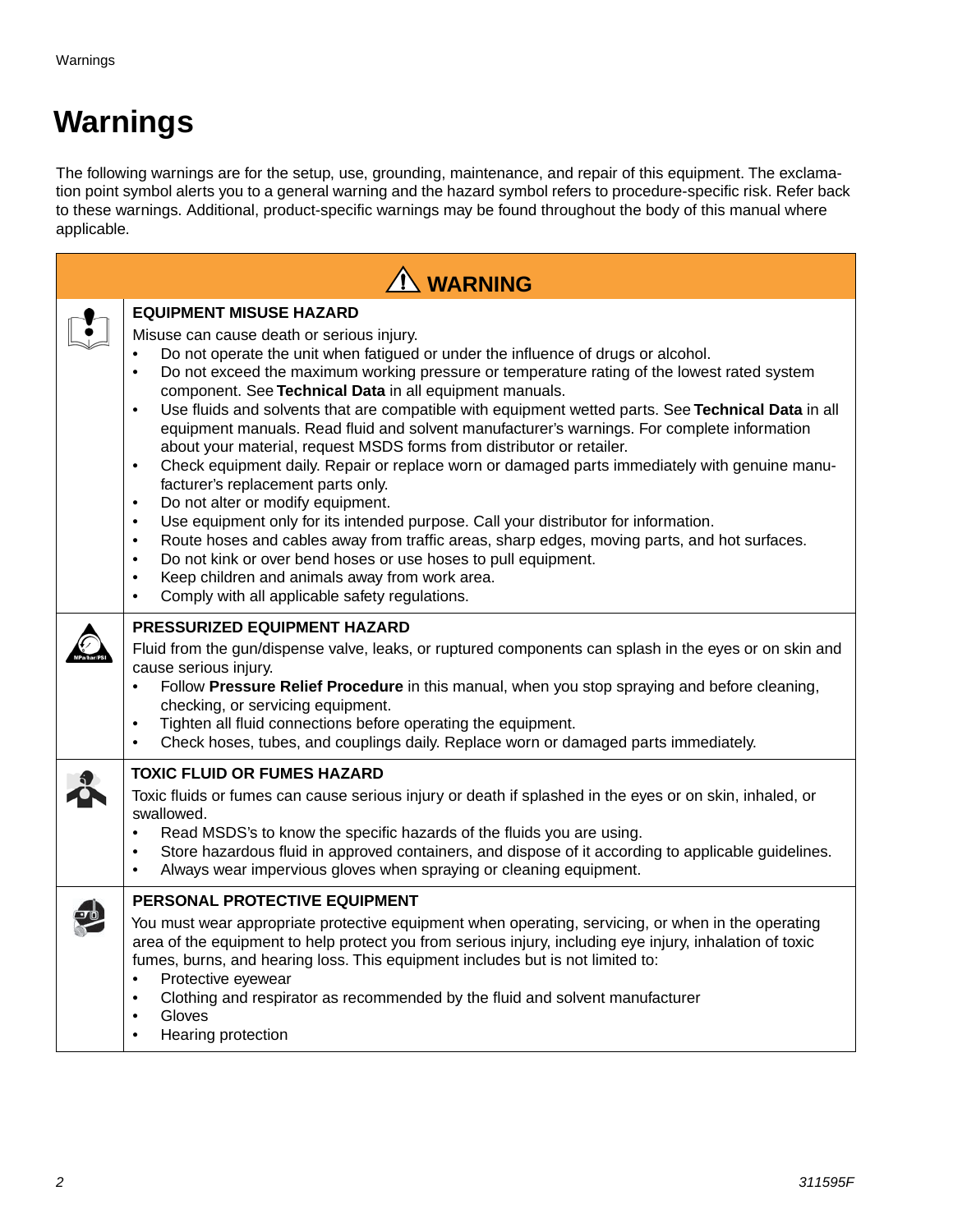### <span id="page-2-0"></span>**Installation**

#### **CAUTION**

Handle the back pressure regulator with care to avoid damaging the diaphragm.

Install the back pressure regulator (A) in the spray gun fluid return line (B).

Connect the fluid return line to the inlet and outlet. Make sure the flow direction agrees with the IN and OUT markings on the regulator body.

Connect a regulated air supply line (C) to the air inlet of the back pressure regulator. The maximum air inlet pressure is 100 psi (0.7 MPa, 7.0 bar).

The back pressure regulator is adjustable to control the fluid pressures in a circulating system from 25-250 psi (.017-1.72 MPa, 1.7-17.2 bar).

#### **Key:**

- A Pneumatic Back Pressure Regulator
- B Fluid Return Line
- C Back Pressure Regulator Air Supply Line
- D Air Regulator
- E Fluid Supply Line

If more than one spray station is used, install the back pressure regulator in the fluid supply line after the last station. This will help maintain proper circulating pressures in the system.

### <span id="page-2-1"></span>**Operation**

The back pressure regulator controls pressure ahead of its intake.

Adjust the air pressure regulator (D) to the desired back pressure. The air:fluid ratio is approximately 2.5:1; 100 psi inlet air pressure = 250 psi outlet fluid pressure). Do not exceed the maximum air pressure of 100 psi (0.7 MPa, 7.0 bar).

Flush the back pressure regulator with a compatible solvent whenever the rest of the system is being flushed. Adjust the air regulator to fully open the back pressure regulator when flushing.

- F Fluid Pressure Regulator
- G Air Spray Gun
- H Gun Air Supply Line
- **Fluid Shutoff Valve**



#### **FIG. 1. Typical Installation**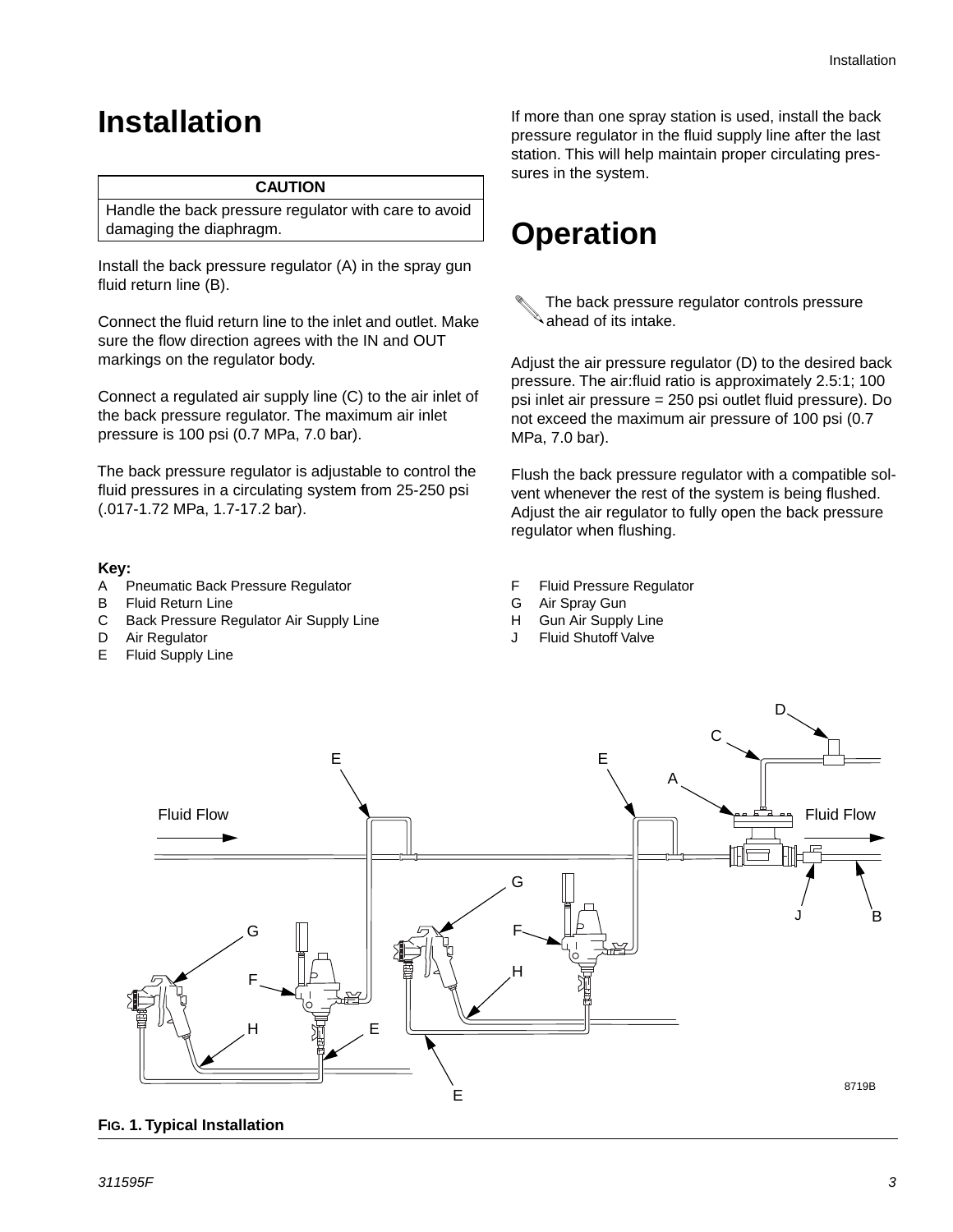### **Repair**

### **Back Pressure Regulator Repair**



- 1. Relieve all system fluid pressure.
- 2. Shut off air to the back pressure regulator.
- 3. See [FIG. 2](#page-3-0). Unscrew the diaphragm housing (2) from the back pressure regulator (1).
- 8. Apply thread lubricant to the adapter (110). Screw the diaphragm housing (2) onto the adapter. Return the back pressure regulator to operation.
- $2\text{ N}$  Torque to 15-20 ft-lb (21-27 N•m).
- Torque to 120-130 in-lb (13.6-14.7 N•m) oppositely and in sequence, three times.  $\mathbb{A}$
- $5\!\!\!\!\!\triangle$  Apply thread lubricant.



#### <span id="page-3-0"></span>**FIG. 2. Separate Diaphragm Housing from Back Pressure Regulator**

- 4. See [FIG. 3](#page-3-1). Remove the screws (111) and adapter (110) from the back pressure regulator housing.
- 5. Inspect the valve seat (103). If damaged, remove the seat and gasket (102). Install a new gasket (102) and torque the new seat to 15-20 ft-lb (21-27 N•m).
- 6. See [FIG. 3](#page-3-1). Install the diaphragm assembly.
- 7. Install the adapter (110) and screws (111). Torque the screws to 120-130 in-lb (13.6-14.7 N•m) oppositely and in sequence, three times.



<span id="page-3-1"></span>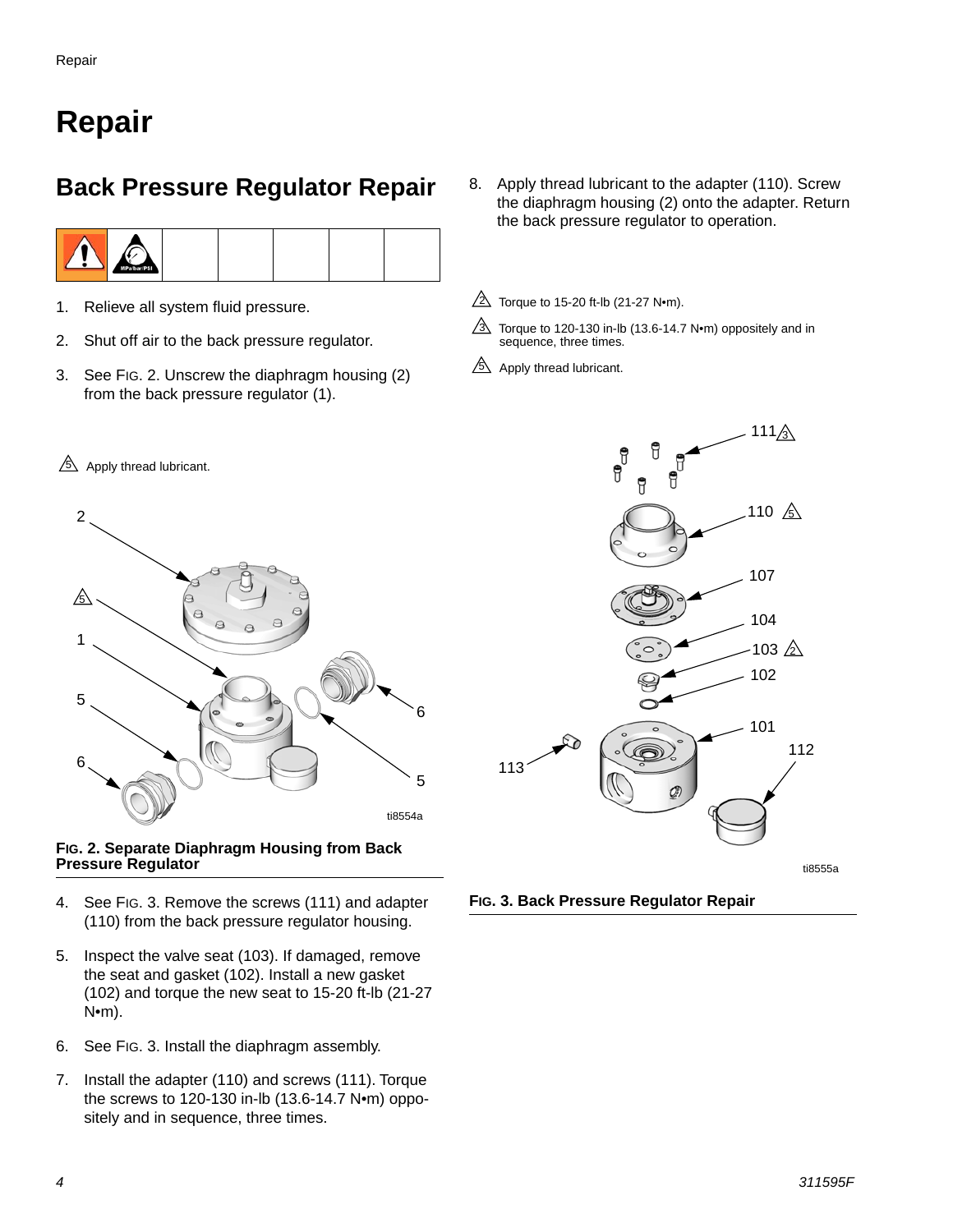### **Diaphragm Repair**

|--|

- 1. Relieve all system fluid pressure.
- 2. Shut off air to the back pressure regulator. Disconnect the air supply line from the inlet fitting (216).
- 3. See [FIG. 4](#page-4-0). Remove the screws (209) and cover (203). Remove the diaphragm (204).
- 4. Lift the piston rod assembly out of the housing (201). Inspect the piston rod (210) for damage. Disassemble the piston and replace parts as needed.
- 5. To reassemble the piston, apply thread sealant and torque the screw (211) to 75-80 in-lb (8.5-9.0 N•m). Lubricate the rod (210) and reinstall in the housing (201).
- 6. Install the new diaphragm (204).
- 7. Install the cover (203) and screws (209). First torque the screws to 30-33 in-lb (3.4-3.7 N•m) in alternating pattern, then torque the screws to 68-72 in-lb (7.7-8.1 N•m) in alternating pattern. Return the back pressure regulator to operation.
- $\Delta$  Apply thread sealant and torque to 75-80 in-lb (8.5-9.0 N•m).
- $\triangle$  First torque the screws to 30-33 in-lb (3.4-3.7 N•m) in alternating pattern, then torque the screws to 68-72 in-lb (7.7-8.1 N•m) in alternating pattern.
- $3\sqrt{ }$  Lubricate.



<span id="page-4-0"></span>**FIG. 4. Diaphragm Repair**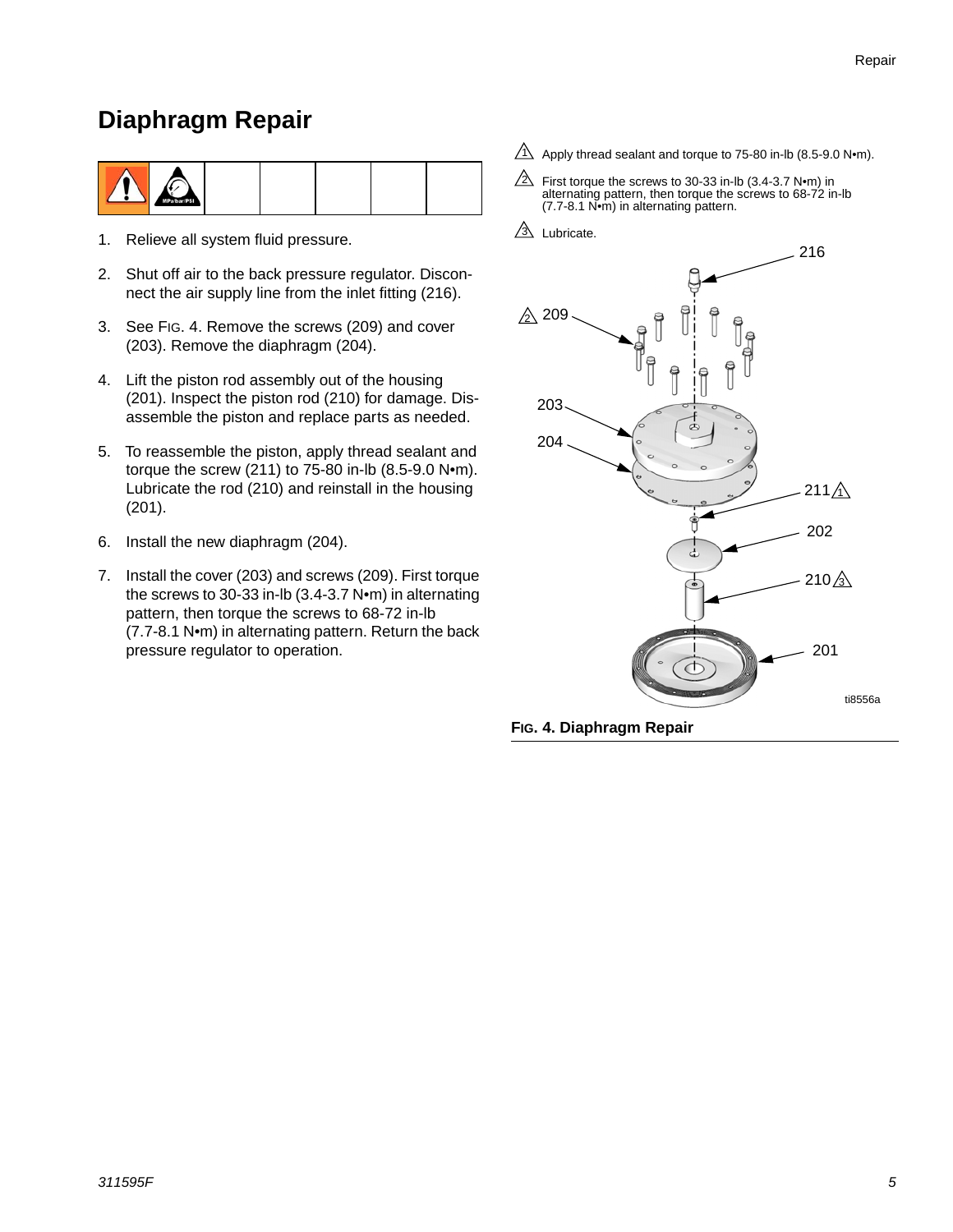### **Parts**

**Part No. 288117, 1-1/4 npt(f) inlet and outlet Part No. 288262, 2 in. sanitary inlet and outlet Part No. 288311, 1-1/2 npt(f) inlet and outlet**





ti8555a

| Ref.           |              |                                             |     |
|----------------|--------------|---------------------------------------------|-----|
| No.            |              | <b>Part No. Description</b>                 | QtV |
| 2 <sub>1</sub> |              | HOUSING, diaphragm; see page 7              | 1   |
| 5              | 107078       | O-RING; used on 288262 and                  | 2   |
|                |              | 288311                                      |     |
| 6              | 187004       | FITTING; 1-7/8 un-2a x 2 in. sani-          | 2   |
|                |              | tary; used on 288262                        |     |
|                |              | 187150 FITTING; 1-7/8 un-2a x 1-1/2 npt(f); | 2   |
|                |              | used on 288311                              |     |
| 101            | 187878       | HOUSING; 1-1/4 npt(f) inlet and             | 1   |
|                |              | outlet; used on 288117                      |     |
|                | 15J421       | HOUSING; 1-7/8 un(f) inlet and              |     |
|                |              | outlet; used on 288262 and 288311           |     |
|                | 102*† 171117 | <b>GASKET</b>                               | 1   |
| $103*$         |              | SEAT, regulator; 17-4 sst                   |     |
| 104*           | 171912       | GASKET                                      |     |
|                |              |                                             |     |

#### **Ref.**

|        | No. Part No. Description           |  |
|--------|------------------------------------|--|
| $107*$ | KIT, repair, diaphragm; includes   |  |
|        | items 102 and 103; see available   |  |
|        | option below                       |  |
| 110†   | ADAPTER, regulator                 |  |
|        | 111*† 101682 SCREW, cap, socket-hd |  |
|        | 112 187876 GAUGE, pressure, fluid  |  |
|        | 113 111697 PLUG, pipe              |  |
|        |                                    |  |

*\* Parts included in Stainless Steel Repair Kit 15J821 (purchase separately).*

*Optional 15J822 Carbide Repair Kit is also available:*

† *Parts included in Conversion Kit 15J498 (purchase separately), see page [8](#page-7-0).*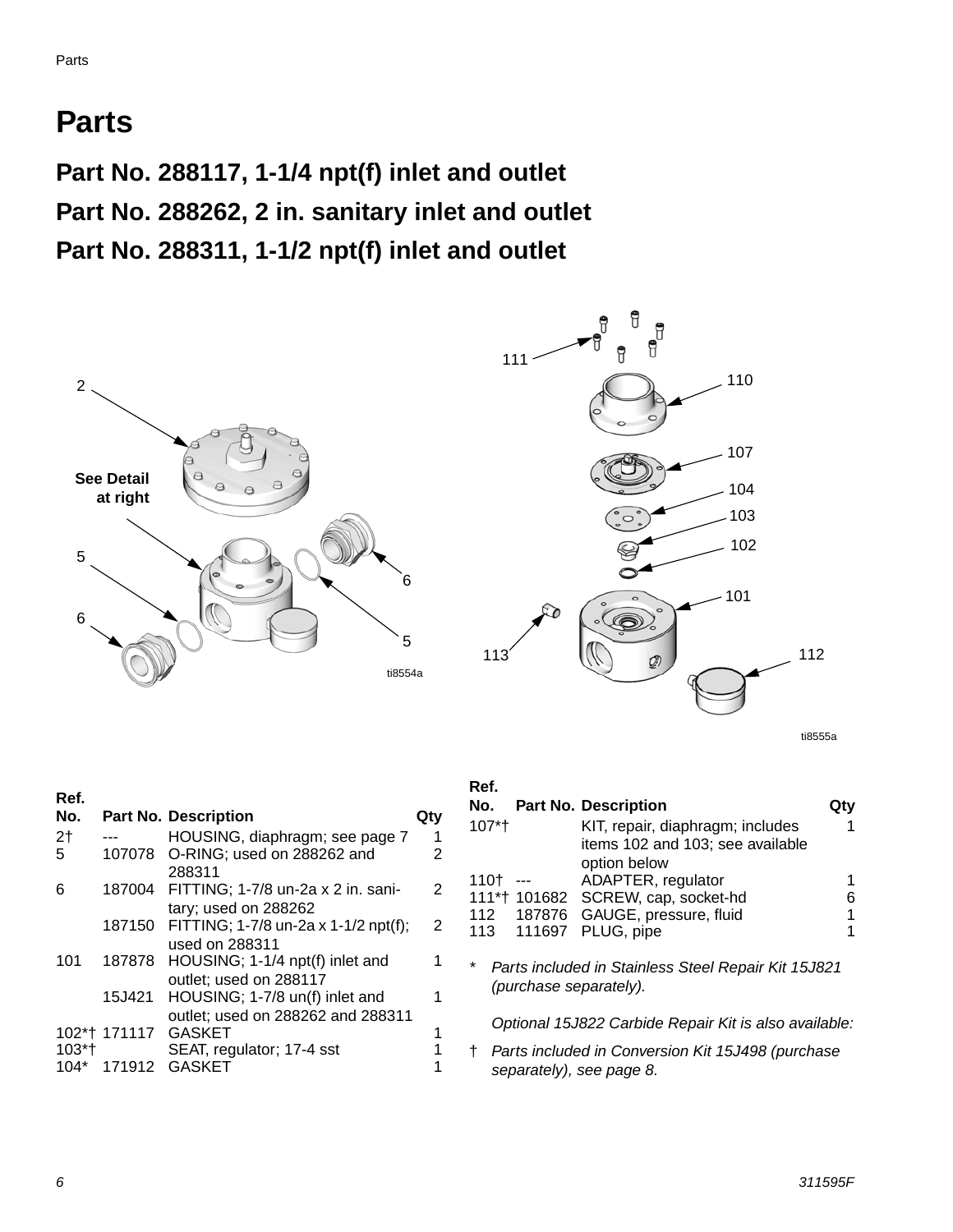### **Diaphragm Housing**



| Ret.                |             |                                  |     |
|---------------------|-------------|----------------------------------|-----|
| No.                 |             | <b>Part No. Description</b>      | Qtv |
| $201 \blacklozenge$ |             | HOUSING, diaphragm               |     |
| 202                 |             | 15J461 WASHER, support           |     |
| $203\bullet$        |             | COVER, diaphragm                 |     |
|                     |             | 204◆ 180979 DIAPHRAGM            | 1   |
|                     | 209♦ 114104 | SCREW, machine, hex wash hd      | 12  |
| 210                 | 15H790      | ROD, piston                      | 1   |
| 211                 |             | 103263 SCREW, machine            |     |
| 216                 |             | 151519 FITTING, nipple, reducing |     |
|                     |             |                                  |     |

◆ *Parts included in Kit 16P596 (purchase separately).*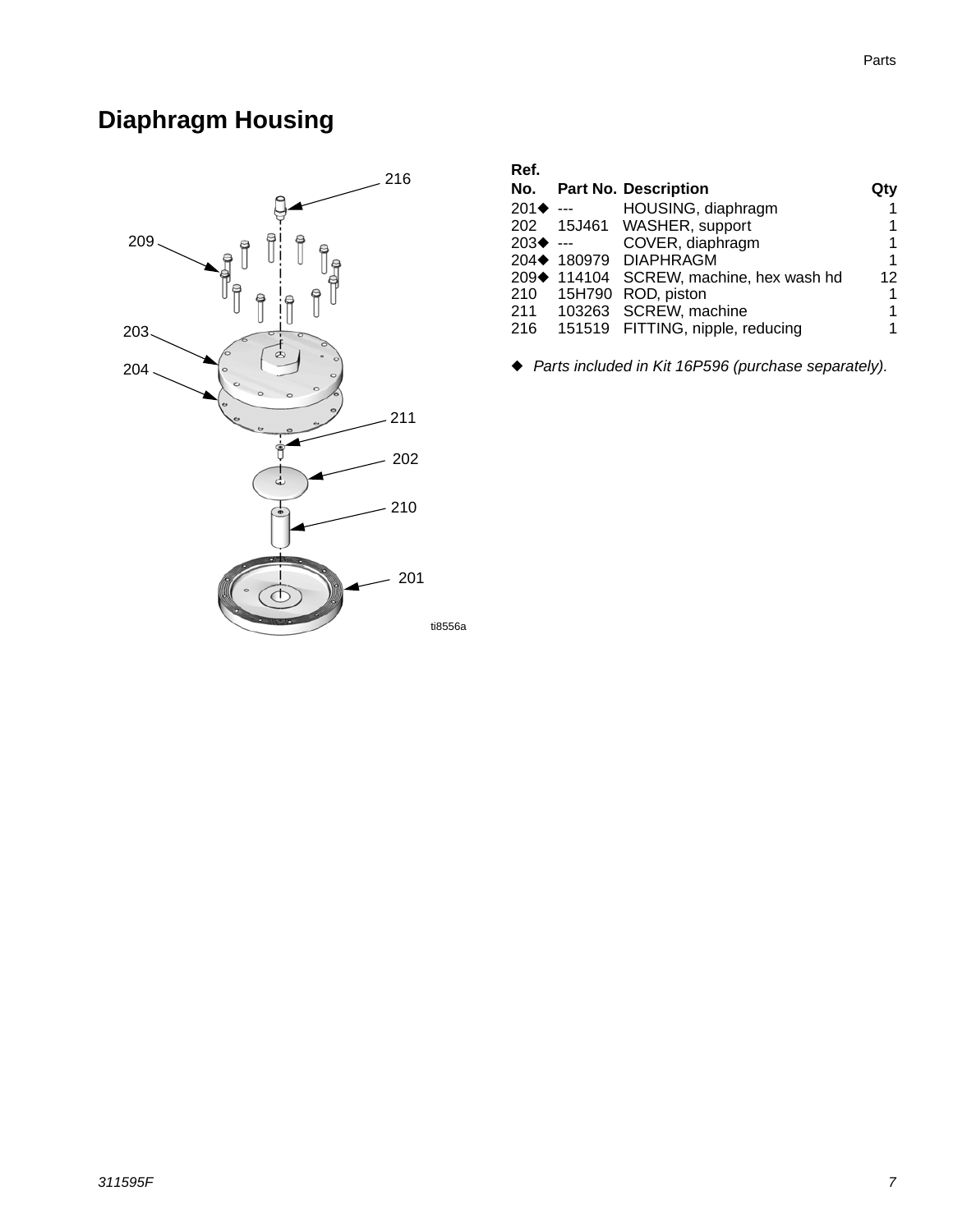### <span id="page-7-0"></span>**15J498 Conversion Kit**

15J498 Kit converts a 208997 spring-operated back pressure regulator to a pneumatic-operated regulator.



- 1. Relieve all system fluid pressure.
- 2. Remove the screws and cap from the existing back pressure regulator (see manual 307107).
- 3. Remove the spring, diaphragm, seat, and related parts from the regulator housing (K).
- 4. Clean the regulator housing (K).
- 5. See [FIG. 5](#page-7-1). Install the gasket (102) and torque the seat (103) to 15-20 ft-lb (21-27 N•m).
- 6. Install the diaphragm assembly.
- 7. Install the adapter (110) and screws (111). Torque the screws to 120-130 in-lb (13.6-14.7 N•m) oppositely and in sequence, three times.
- 8. Apply thread lubricant to the adapter (110). Screw the diaphragm housing (2) onto the adapter.
- 9. Follow **[Installation](#page-2-0)** and **[Operation](#page-2-1)** instructions on page [3.](#page-2-1)
- $2$  Torque to 15-20 ft-lb (21-27 N•m).
- $\overline{3}$  Torque to 120-130 in-lb (13.6-14.7 N•m) oppositely and in sequence, three times.
- $5\sqrt{2}$  Apply thread lubricant.



<span id="page-7-1"></span>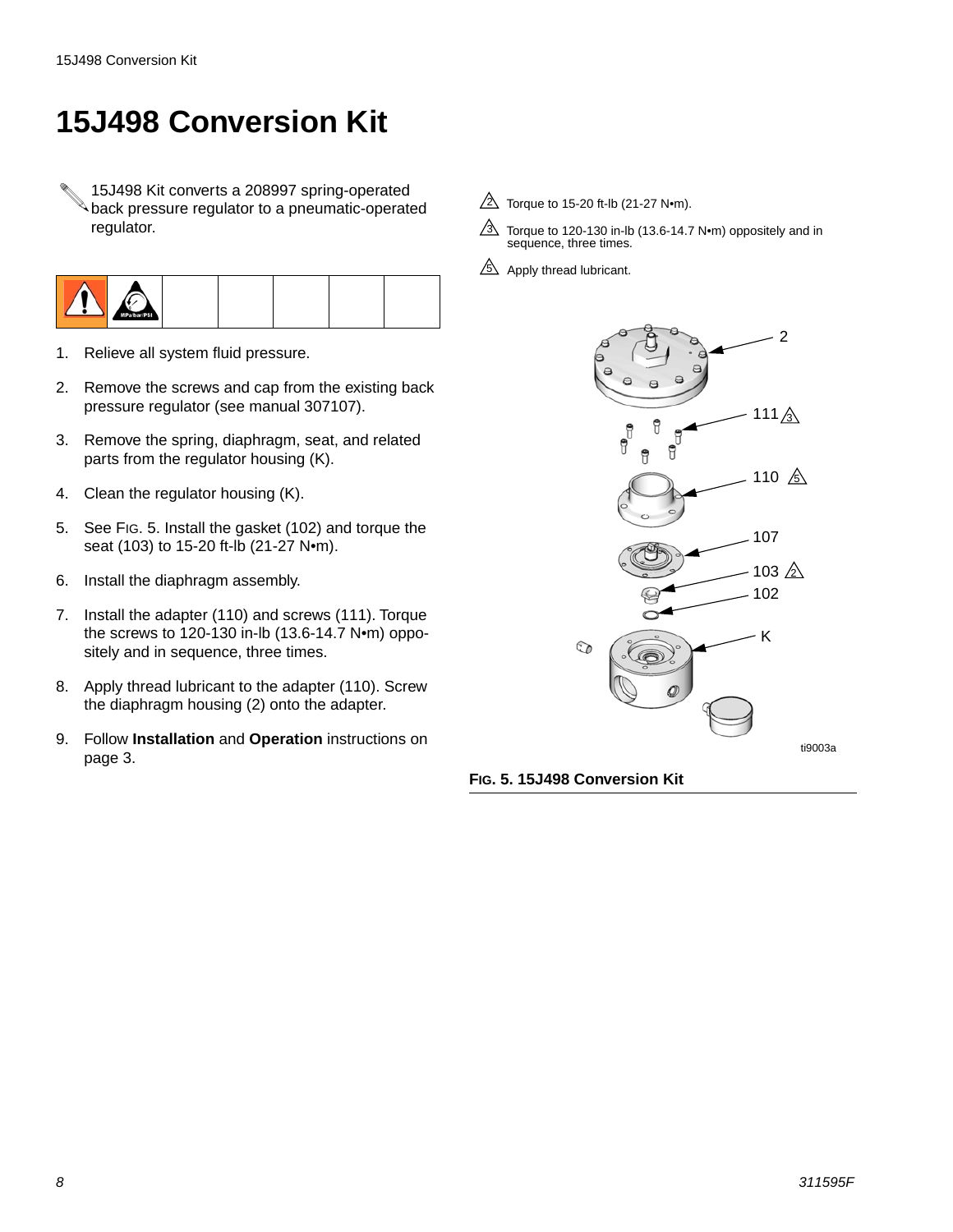#### **Back Pressure**

| Regulator | <b>Fluid Inlet/Outlet Size</b> |
|-----------|--------------------------------|
| 288117    | 1-1/4 $npt(f)$                 |
| 288262    | 2 in. sanitary                 |
| 288311    | 1-1/2 $npt(f)$                 |
|           |                                |

#### **288117 BPR**



**288262 BPR, with 120755 Adapter (accessory)**



**288311 BPR**



### **Dimensions Technical Data**

Maximum fluid inlet pressure Maximum air inlet pressure Regulated pressure range maximum flow rate 20 gpm (75 lpm) Fluid inlet/outlet size See chart at left Gauge port size 1/4 npt(f) Air inlet size 1/4 npt(m)<br>Weight 8.5 lb (3.9

300 psi (2.1 MPa, 21 bar) 100 psi (0.7 MPa, 7 bar) 25-250 psi (.017-1.72 MPa, 1.7-17.2 bar) 8.5 lb (3.9 kg) Wetted parts 303 and 316 stainless steel, acetal *Diaphragm:* nylon fabric base with impregnated buna-N, fluid side PTFE coated